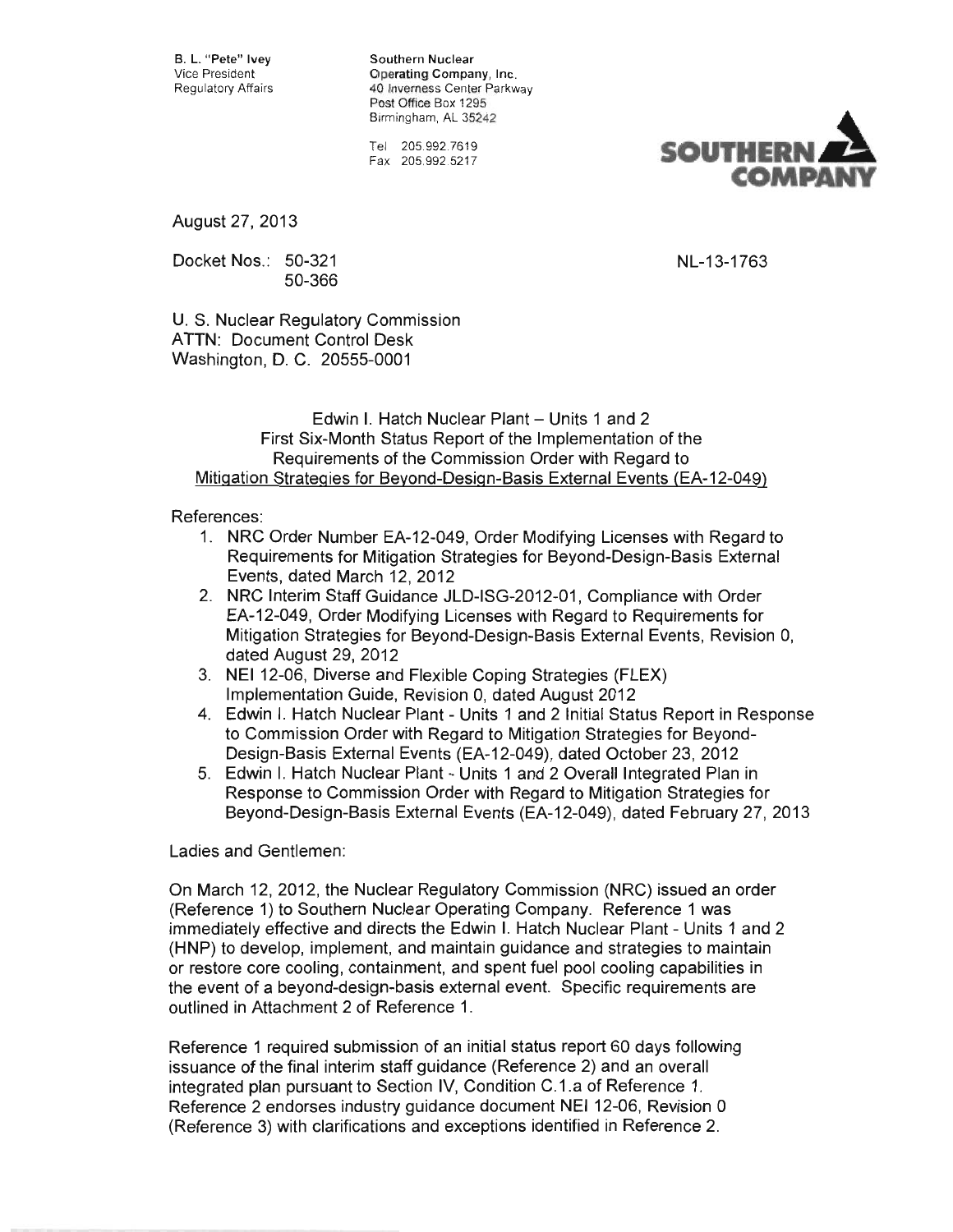U. S. Nuclear Regulatory Commission NL-13-1763 Page 2

Reference 4 provided the HNP initial status report regarding mitigation strategies. Reference 5 provided the HNP overall integrated plan.

Reference 1 requires submission of a status report at six-month intervals following submittal of the overall integrated plan. Reference 3 provides direction regarding the content of the status reports. The purpose of this letter is to provide the first six-month status report pursuant to Section IV, Condition C.2, of Reference 1, that delineates progress made in implementing the requirements of Reference 1. The enclosed report provides an update of milestone accomplishments since the last status report, including any changes to the compliance method, schedule, or need for relief and the basis, if any.

This letter contains no NRC commitments. If you have any questions, please contact John Giddens at 205.992.7924.

Mr. B. L. Ivey states he is a Vice President of Southern Nuclear Operating Company, is authorized to execute this oath on behalf of Southern Nuclear Operating Company and, to the best of his knowledge and belief, the facts set forth in this letter are true.

Respectfully submitted,

Mr. B. L. Ivey Vice President - Regulatory Affairs

BLl/CLN/lac

Sworn to and subscribed before me this  $274$  day of  $A_{uq}u$ st , 2013.

sworn to and subscribed before me inis <u>& 1.</u> **Notary Public** 

My commission expires: March 23, 2014

- Enclosure: Edwin I. Hatch Nuclear Plant Units 1 and 2 First Six-Month Status Report of the Implementation of the Requirements of the Commission Order with Regard to Mitigation Strategies for Beyond-Design-Basis External Events (EA-12-049)
- cc: Southern Nuclear Operating Company Mr. S. E. Kuczynski, Chairman, President & CEO Mr. D. G. Bost, Executive Vice President & Chief Nuclear Officer Mr. D. R. Madison, Vice President - Hatch Mr. C. R. Pierce, Regulatory Affairs Director Mr. B. J. Adams, Vice President - Fleet Operations RType: CVC7000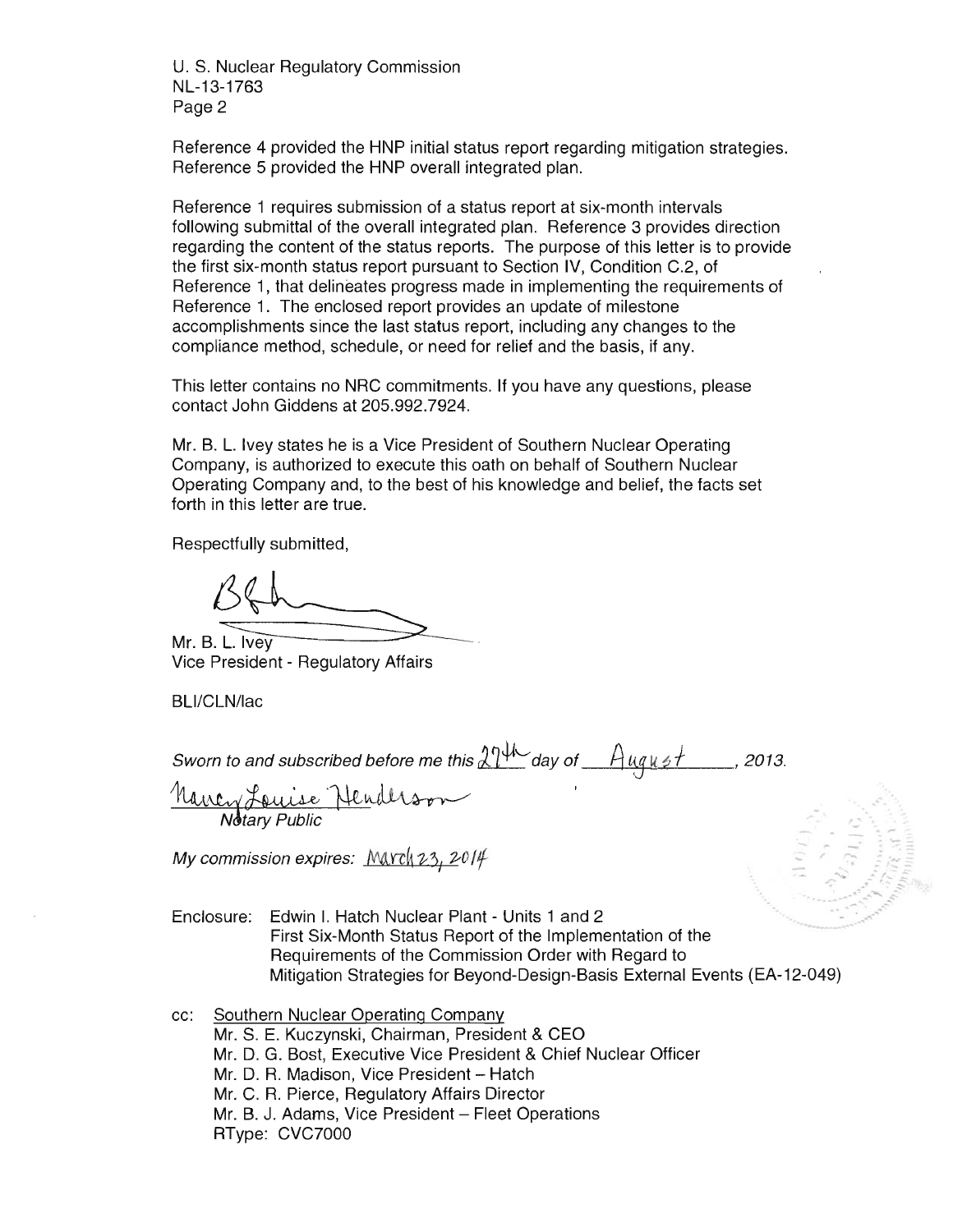U. S. Nuclear Regulatory Commission NL-13-1763 Page 3

U. S. Nuclear Regulatory Commission

Mr. E. Leeds, Director of the Office of Nuclear Reactor Regulations

Mr. V. M. McCree, Regional Administrator

Mr. R. E. Martin, NRR Senior Project Manager - Hatch

Mr. E. D. Morris, Senior Resident Inspector - Hatch

Ms. J. A. Kratchman, NRR/JLD/PMB

Mr. E. E. Bowman, NRR/DPR/PGCB

State of Georgia

Mr. J. H. Turner, Environmental Director Protection Division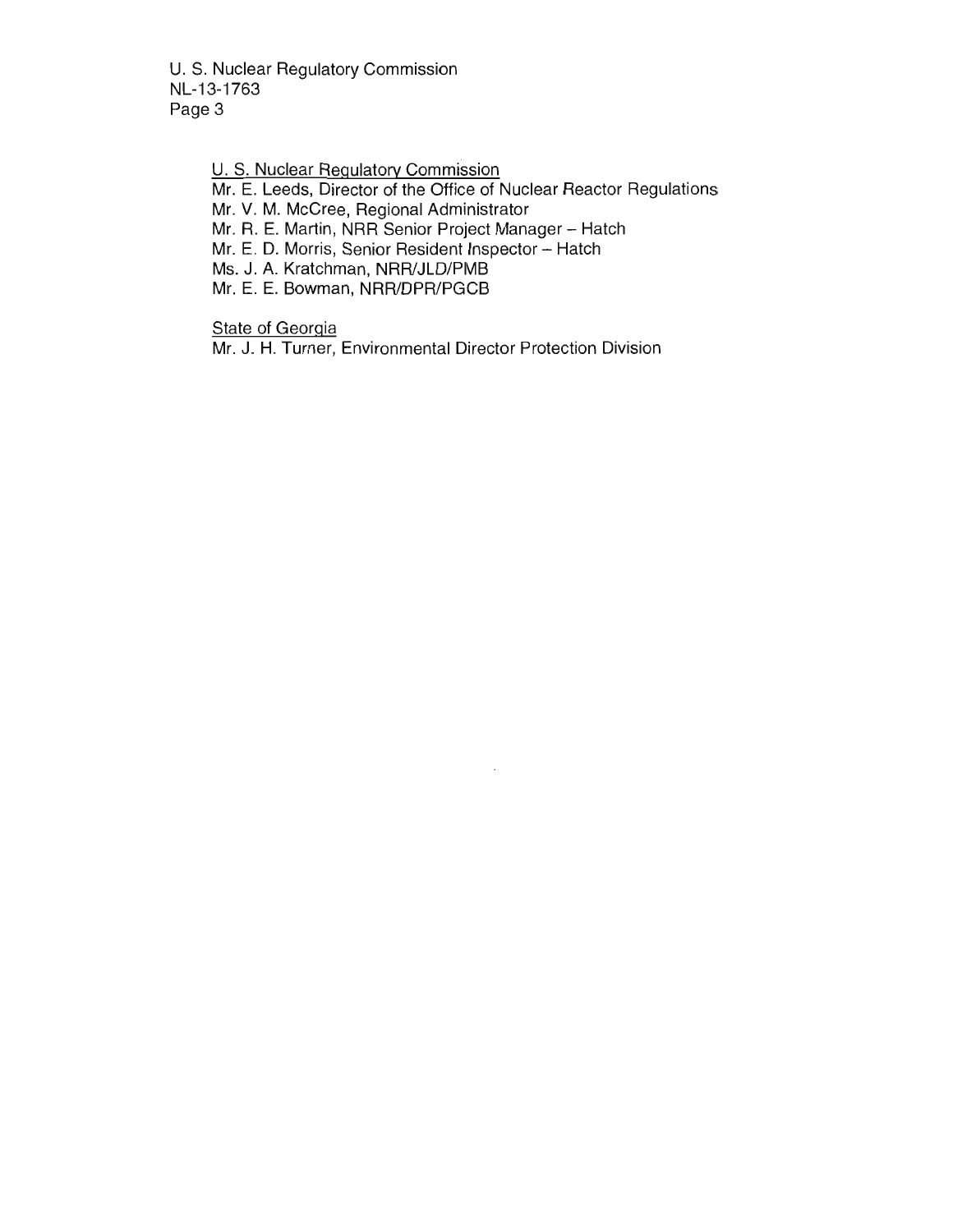Edwin I. Hatch Nuclear Plant - Units 1 and 2 First Six-Month Status Report of the Implementation of the Requirements of the Commission Order with Regard to Mitigation Strategies for Beyond-Design-Basis External Events (EA-12-049)

**Enclosure** 

Edwin I. Hatch Nuclear Plant - Units 1 and 2 First Six-Month Status Report of the Implementation of the Requirements of the Commission Order with Regard to Mitigation Strategies for Beyond-Design-Basis External Events (EA-12-049)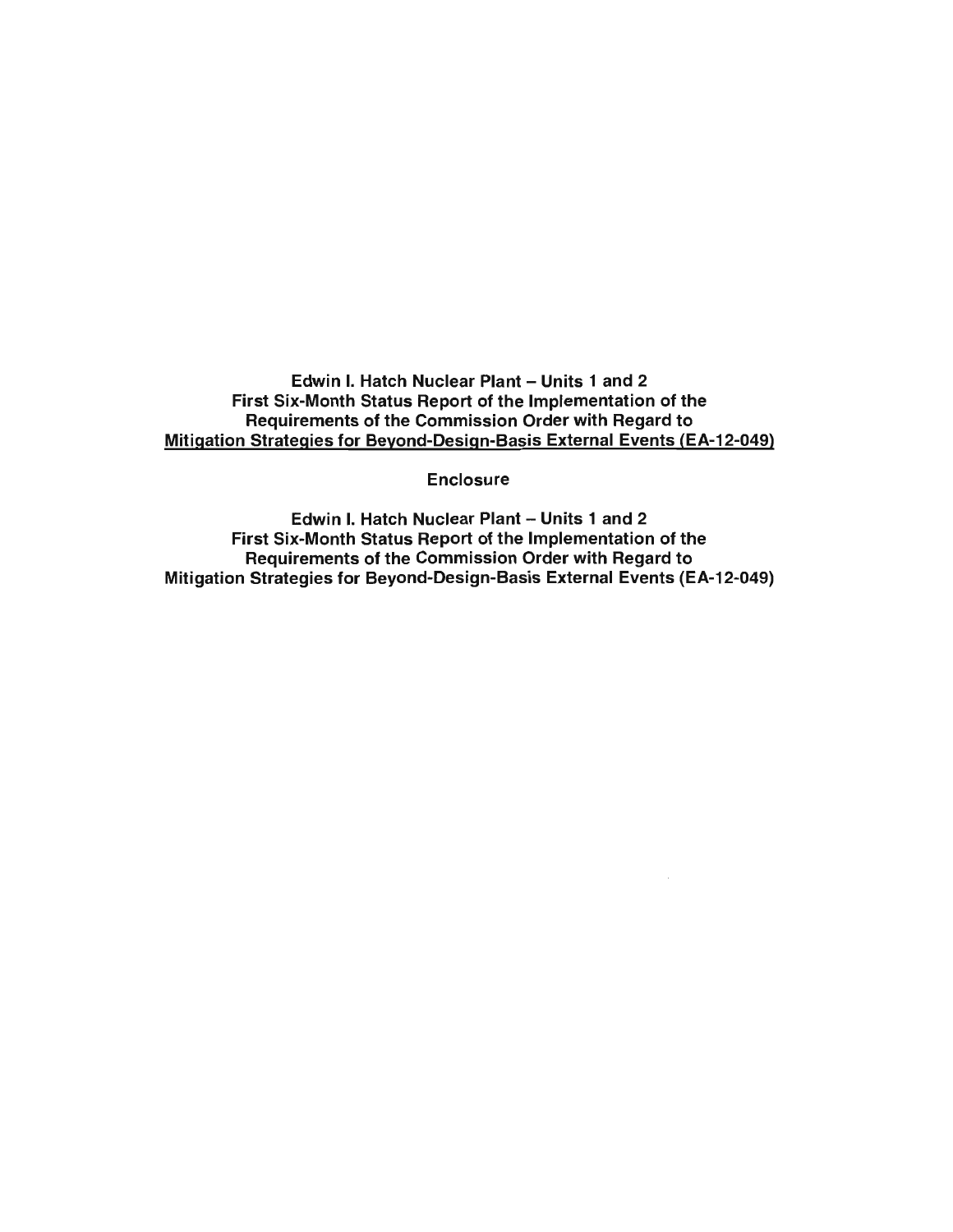#### Edwin I. Hatch Nuclear Plant – Units 1 and 2 **First Six-Month Status Report of the Implementation of the Requirements of the Commission Order with Regard to Mitigation Strategies for Beyond-Design-Basis External Events (EA-12-049)**

#### **1 Introduction**

Edwin I. Hatch Nuclear Plant - Units 1 and 2 developed an Overall Integrated Plan (Reference 1 of this enclosure), documenting the diverse and flexible strategies (FLEX), in response to Reference 2. This attachment provides an update of milestone accomplishments since submittal of the Overall Integrated Plan, including any changes to the compliance method, schedule, or need for relief/relaxation and the basis, if any.

## **2 Milestone Accomplishments**

In addition to the submittal of status reports, the following milestone(s) directly related to FLEX implementation have been completed since the development of the Overall Integrated Plan (Reference 1), and are current as of June 30, 2013:

• None

# **3 Milestone Schedule Status**

The following provides an update to Attachment 2 of the Overall Integrated Plan. It provides the activity status of each item, and whether the expected completion date has changed. The dates are planning dates subject to change as design and implementation details are developed. The revised milestone target completion date does not impact the Order implementation date.

| <b>Milestone</b>                       | <b>Target</b><br>Completion<br><b>Date</b> | <b>Activity</b><br><b>Status</b> | <b>Revised Target</b><br><b>Completion</b><br><b>Date</b> |
|----------------------------------------|--------------------------------------------|----------------------------------|-----------------------------------------------------------|
| Submit 60 Day Status Report            | Oct 2012                                   | Complete                         | N/A                                                       |
| Submit Overall Integrated Plan         | Feb 2013                                   | Complete                         | N/A                                                       |
| Submit 6 Month Status Report           | Aug 2013                                   | Complete<br>see Sec. 2)          | N/A                                                       |
| Develop Strategies (Playbook) with RRC | Nov 2013                                   | Started                          | Jun 2015                                                  |
| Submit 6 Month Status Report           | Feb 2014                                   | Not Started                      |                                                           |
| Develop Modifications - Unit 2         | Apr 2014                                   | Started                          |                                                           |
| Initiate Phase 2 Equipment Procurement | Jun 2014                                   | Started                          |                                                           |
| Submit 6 Month Status Report           | Aug 2014                                   | Not Started                      |                                                           |
| Perform Staffing Analysis (Phase 2)    | Aug 2014                                   | Not Started                      |                                                           |
| Develop Operational Procedure Changes  | Sep 2014                                   | Not Started                      |                                                           |
| <b>Create Maintenance Procedures</b>   | Nov 2014                                   | Not Started                      |                                                           |
| Develop Training Material              | Nov 2014                                   | Not Started                      |                                                           |
| Submit 6 Month Status Report           | Feb 2015                                   | Not Started                      |                                                           |
| <b>Issue FSGs</b>                      | Mar 2015                                   | Not Started                      |                                                           |
| Unit 2 Implementation Outage **        | Mar 2015                                   | Not Started                      |                                                           |
| <b>Implement Training</b>              | Mar 2015                                   | Not Started                      |                                                           |
| Develop Modifications - Unit 1         | Apr 2015                                   | Not Started                      |                                                           |
| Submit 6 Month Status Report           | Aug 2015                                   | Not Started                      |                                                           |
| Submit 6 Month Status Report           | Feb 2016                                   | Not Started                      |                                                           |
| Unit 2 Walk-throughs or Demonstrations | Apr 2016                                   | Not Started                      |                                                           |
| Unit 1 Implementation Outage *         | Apr 2016                                   | Not Started                      |                                                           |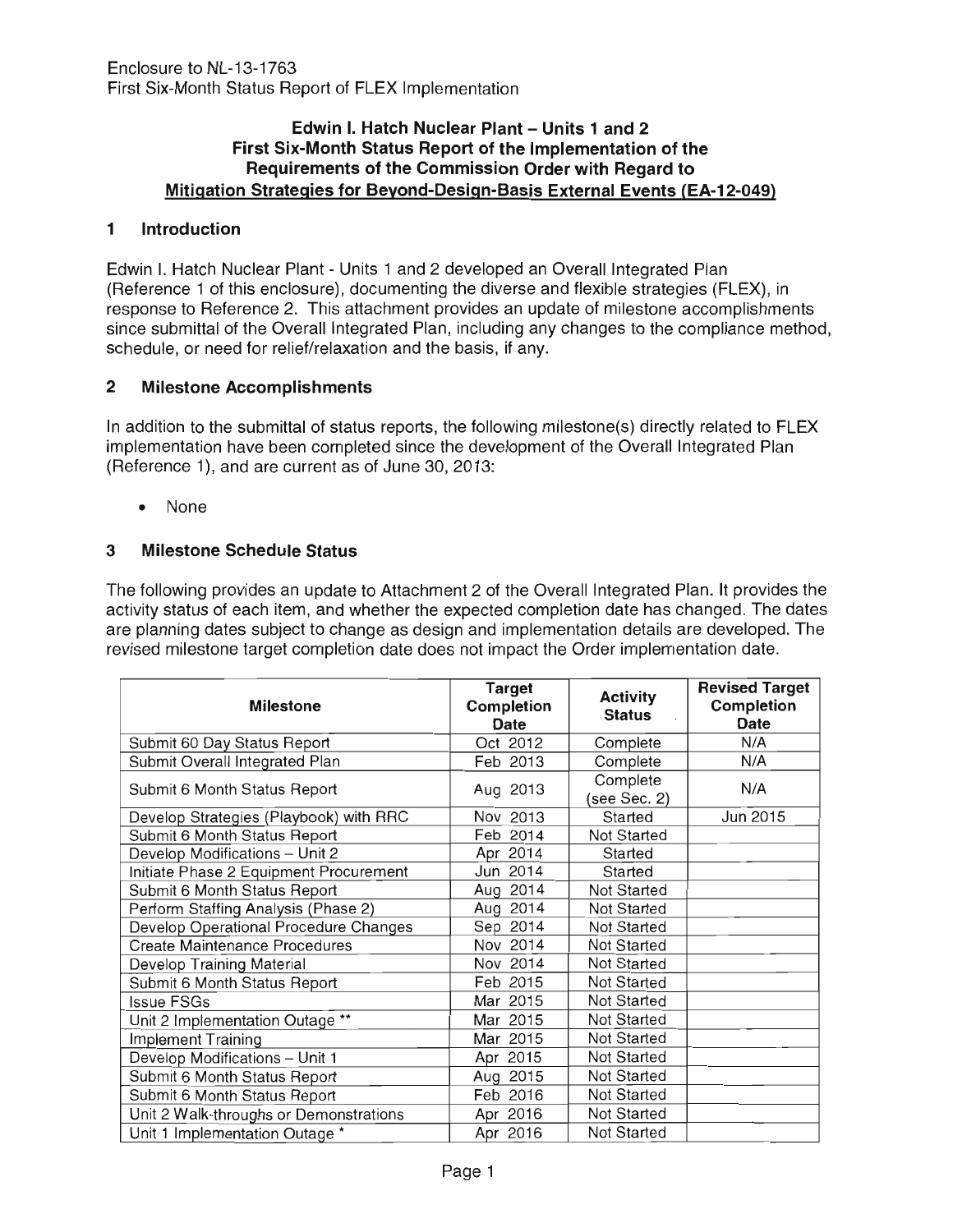| Submit 6 Month Status Report           | Aug 2016 | Not Started |  |
|----------------------------------------|----------|-------------|--|
| Unit 1 Walk-throughs or Demonstrations | Dec 2016 | Not Started |  |
| Unit 2 Implement Non-Outage Mods **    | Dec 2016 | Not Started |  |
| Submit Completion Report               | Dec 2016 | Not Started |  |

'Full compliance after second listed refueling outage

\*\* Full compliance by 12/31/2016 since second refueling outage is after 12/31/2016

#### **4 Changes to Compliance Method**

There are no changes to the compliance method as documented in the Overall Integrated Plan (Reference 1 of this enclosure).

#### **5 Need for Relief/Relaxation and Basis for the Relief/Relaxation**

NRC Order EA-12-049 requires implementation of Mitigation Strategies to address an ELAP and LUHS. The endorsed ISG for compliance with NRC Order EA-12-049, ISG-JLD-2012-01, utilized the containment vent required by NRC Order EA-12-050 for the heat removal function for BWRs. Reference 1 provided the Edwin I. Hatch Nuclear Plant - Unit 1 and 2 response to the NRC Order 12-049 utilizing the endorsed guidance from ISG-JLD-2012-01. On June 6, 2013 the NRC rescinded NRC Order EA-12-050 with the issuance of NRC Order EA-13-109. As a result, the Edwin I. Hatch Nuclear Plant - Units 1 and 2 will not be installing a containment vent in accordance with NRC Order EA-12-050 as stated in Reference 1.

Edwin I. Hatch Nuclear Plant – Units 1 and 2 will be revising strategies to comply with NRC Order EA-12-049 during 2013 with information from the industry, NEI and NRC relative to the new requirements and schedule associated with NRC Order EA-13-109. This new strategy will follow NRC issuance of an ISG in October 2013. It is anticipated that the revised criteria and implementation schedule associated with NRC Order EA-13-1 09 may impact containment venting procedures, training and demonstrations related to the compliance date for NRC Order EA-12-049. Edwin I. Hatch Nuclear Plant - Units 1 and 2 will be in compliance with the aspects of the Reference 1 Mitigation Strategies that do not rely upon a Hardened Containment Vent System unless otherwise described.

Any request for relief will be provided in a separate letter to the NRC and referenced in a future six (6) month update. It is anticipated this will occur prior to the February 2014 six (6) month update.

#### **6 Open Items from Overall Integrated Plan and Draft Safety Evaluation**

The following tables provide a summary of the open items documented in the Overall Integrated Plan or the Draft Safety Evaluation (SE) and the status of each item.

| <b>Overall Integrated Plan Open Item</b>          | <b>Status</b>               |
|---------------------------------------------------|-----------------------------|
| 1. Structure, content and details of the Regional | SAFER Team developing Pilot |
| Response Center playbook will be determined.      | Playbook                    |

| <b>Draft Safety Evaluation Open Item</b> | <b>Status</b> |
|------------------------------------------|---------------|
| None Received to date                    | N/A           |